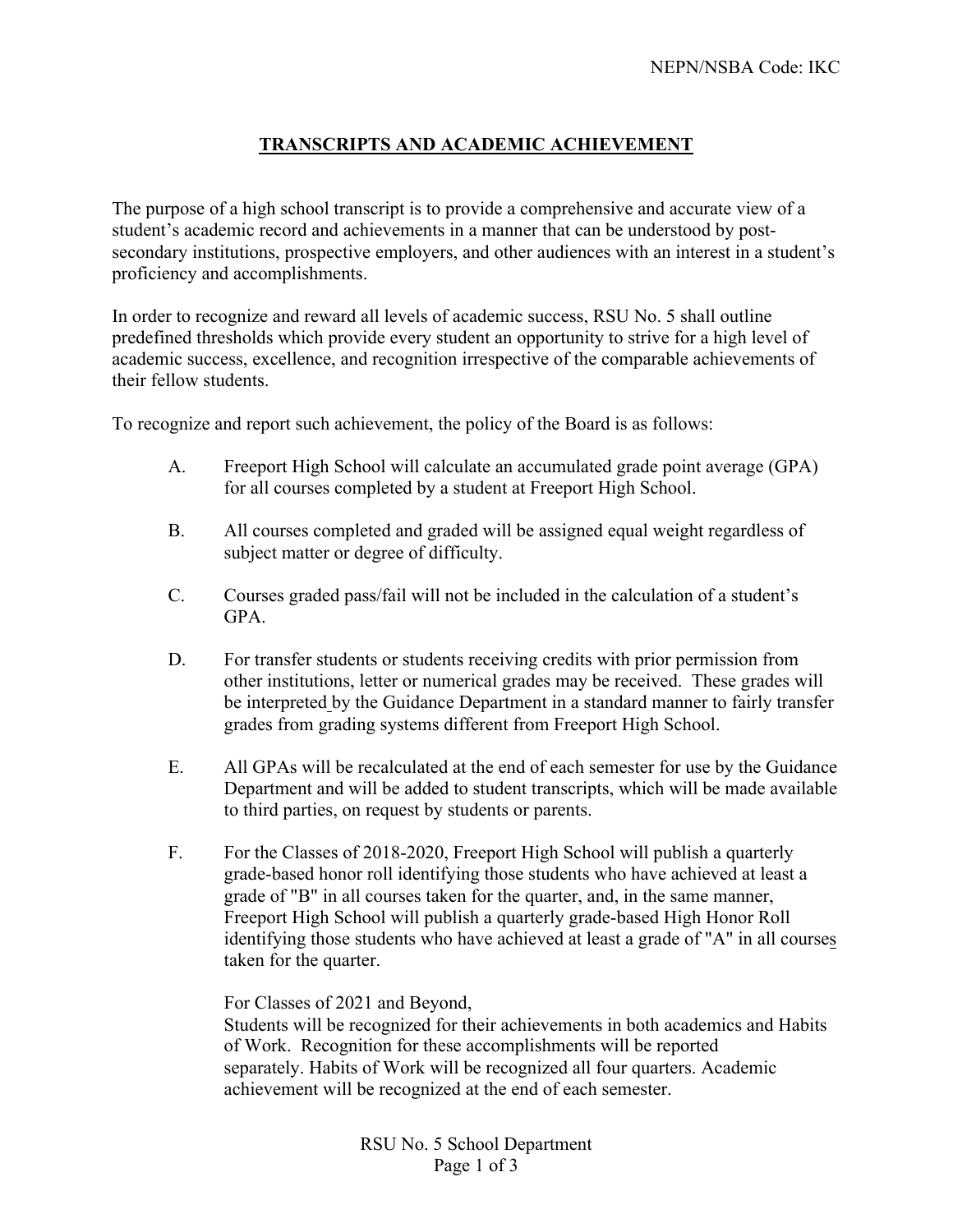*Academic Honor Roll:* Reported at end of each semester Students qualify in one of two categories:

- a. High Honors: All course grades are 3.75 or better.
- b. Honors: All course grades are 3.25 or higher.

*Habits of Work:*

Reported at the end of each quarter

- a. High Honors: All course grades are 3.75 or better.
- b. Honors: All course grades are 3.25 or higher.
- G. Freeport High School will not use an accumulated GPA or any other method to determine a rank in class.
- H. No individual academic awards or recognitions at any level of study will be determined solely on the basis of GPA.
- I. For the Classes of 2018-2020, student academic achievements will be grouped within numerical bands and utilized to identify, report and reward individual accomplishments for purposes of graduation. These bands will include four Honor Bands, which will identify those graduating seniors who at the end of the 1<sup>st</sup> semester of their senior year have a Grade Point Average of:

|             | 84.5 to 88.4 Cum Laude           |
|-------------|----------------------------------|
|             | 88.5 to 92.4 Magna Cum Laude     |
|             | 92.5 to 95.4 Summa Cum Laude     |
| 95.5 to 100 | Summa Cum Laude with Distinction |

 For the Class of 2021 and beyond, students' academic achievements will be grouped within numerical bands and utilized to identify, report and reward individual accomplishments for purposes of graduation. These bands will include three honor bands, which will identify those graduating seniors who at the end of the  $1<sup>st</sup>$  semester of their senior year have a GPA of:

Summa Cum Laude (with highest honors): a minimum GPA of 3.75 Magna Cum Laude (with great honors): a minimum GPA of 3.50 Cum Laude (with honors): a minimum GPA of 3.25

Official transcripts issued by Freeport High School will include the following:

- The student's full name, date(s) of enrollment and date of graduation;
- Names of courses/learning experiences, content areas and cross-curricular skills, shown in full;